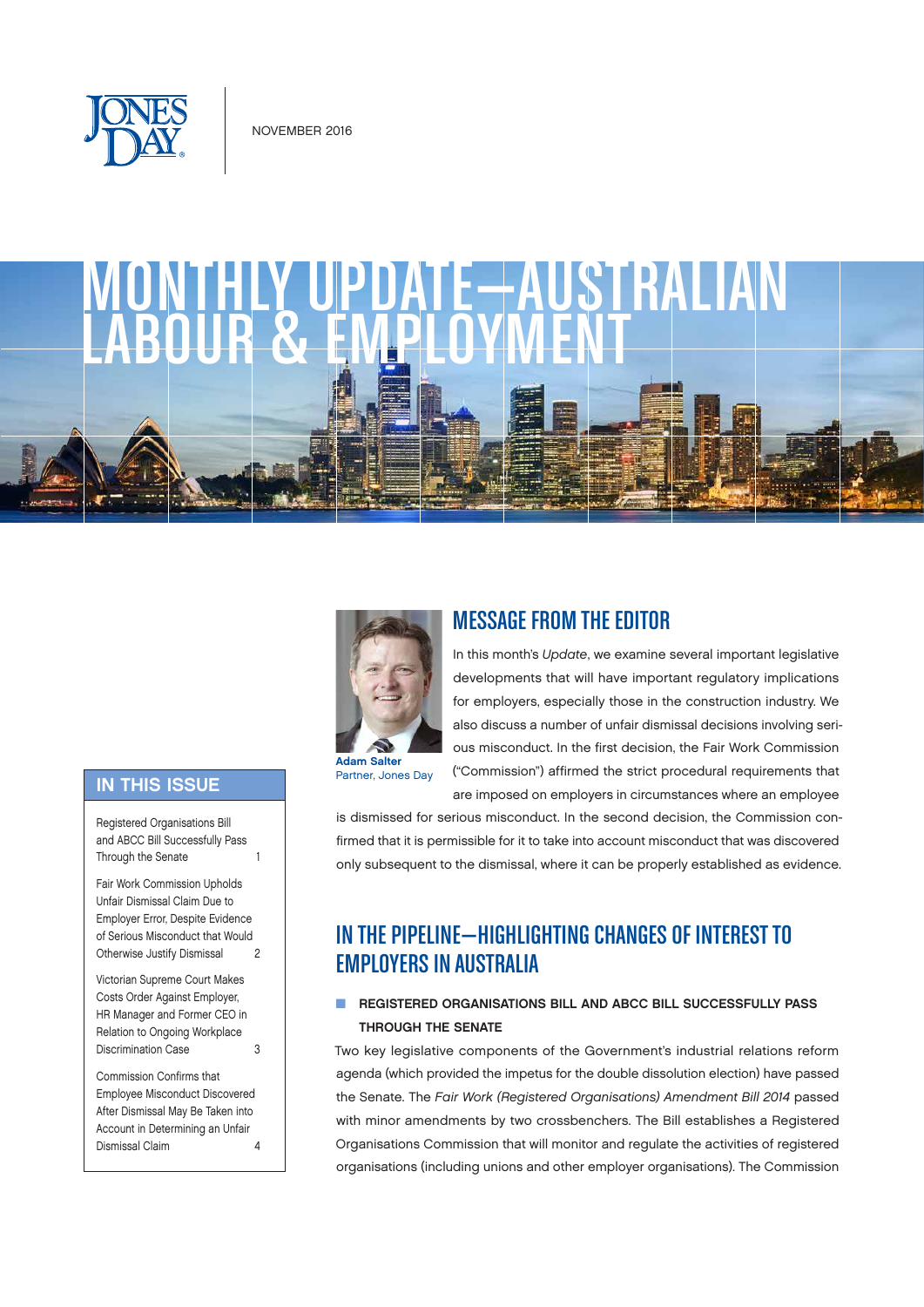<span id="page-1-0"></span>is to have enhanced investigatory and information-gathering powers modelled on those available to the Australian Securities and Investment Commission. The agreed amendments, put forward by Senators Nick Xenophon and Derryn Hinch, include enhanced protections and a comprehensive compensation scheme for whistleblowers, as well as changes to ensure the independence and increased accountability of auditors.

As discussed in a previous *[Update](https://onefirm.jonesday.net/News/Lists/Attachments/Australian%20L-E%20April%202016.pdf)*, the *Building and Construction Industry (Improving Productivity) Bill 2013* had previously failed to pass the Senate on two occasions, thus providing the trigger for the federal election held on 2 July this year. The Bill re-establishes the Australian Building and Construction Commission ("ABCC"), a watchdog tasked with regulating conduct in the construction industry, with the aim of eliminating illegal behaviour on building sites and limiting the improper influence of unions. It will target unlawful industrial action, coercion and discrimination arising out of workplace bargaining. Like the Registered Organisations Commission, the ABCC Commission will have broad information-gathering powers, together with the ability to make orders for contraventions of civil remedy provisions.

Many senators had expressed concerns about the Bill, and thus the Government made a number of concessions to ensure its smooth passage based on amendments proposed by a number of senators (including David Leyonhjelm, Nick Xenophon and Derryn Hinch).

One concession is that the Building Code, to be issued under the legislation, won't come into effect until November 2018, providing construction companies with a two-year transitional period to ensure compliance. Key amendments include new procurement rules in the Building Code that will require that government entities undertaking building projects ensure that preferred tenderers provide information on matters relating to the impact of the building project on jobs and whether the project will contribute to skills growth. Further, new rules on job advertisements have been added to curtail the use of 457 visas for foreign skilled workers in the construction sector. Employers will have to comply with the following requirements before employing persons to undertake building work: (i) any position must first be advertised in Australia; (ii) the advertising must be targeted in such a way that a significant proportion of suitably qualified and experienced Australian

citizens and permanent residents would be likely to see it; (iii) any skills or experience requirements in the advertising must be suitable to the position; and (iv) the employer must demonstrate that no Australian citizen or permanent resident is suitable for the job.

### HOT OFF THE BENCH—DECISIONS OF INTEREST FROM THE AUSTRALIAN COURTS

**N FAIR WORK COMMISSION UPHOLDS UNFAIR** DISMISSAL CLAIM DUE TO EMPLOYER ERROR, DESPITE EVIDENCE OF SERIOUS MISCONDUCT THAT WOULD OTHERWISE JUSTIFY DISMISSAL

The Commission has found that an employee who was reasonably suspected of engaging in criminal conduct was unfairly dismissed, after his employer failed to suspend him when the allegations arose, and only later sought to take action by terminating his employment without notice.

Factual Background. The applicant, Mr Wong, had been employed for more than nine years as a delivery truck driver by Taitung Australia Pty Ltd, which operates a food supply business. In February 2016, allegations arose that a number of employees (including the applicant) had been adding extra produce to delivery trucks, selling it directly and pocketing the proceeds. The allegations were reported to the general manager, and a police statement was made. The police suggested that the employer not take any disciplinary action against employees until the investigation had been concluded. As a result, Mr Wong's employment continued into May 2016.

On 12 May 2016, the applicant made a complaint to the warehouse manager about the roadworthiness of his truck. On the same day, he was suspended from duty for 24 hours. The following week, he received a letter inviting him to attend a disciplinary meeting and outlining the allegations against him. During the meeting, the allegations were again put to the applicant, and he was given the opportunity to respond. Later that day, he was advised verbally and in writing that he had been summarily dismissed on the basis of serious misconduct. The applicant lodged a claim for unfair dismissal alleging that the employer had been improperly motivated by his complaints about unsafe work practices. The applicant sought compensation in lieu of reinstatement.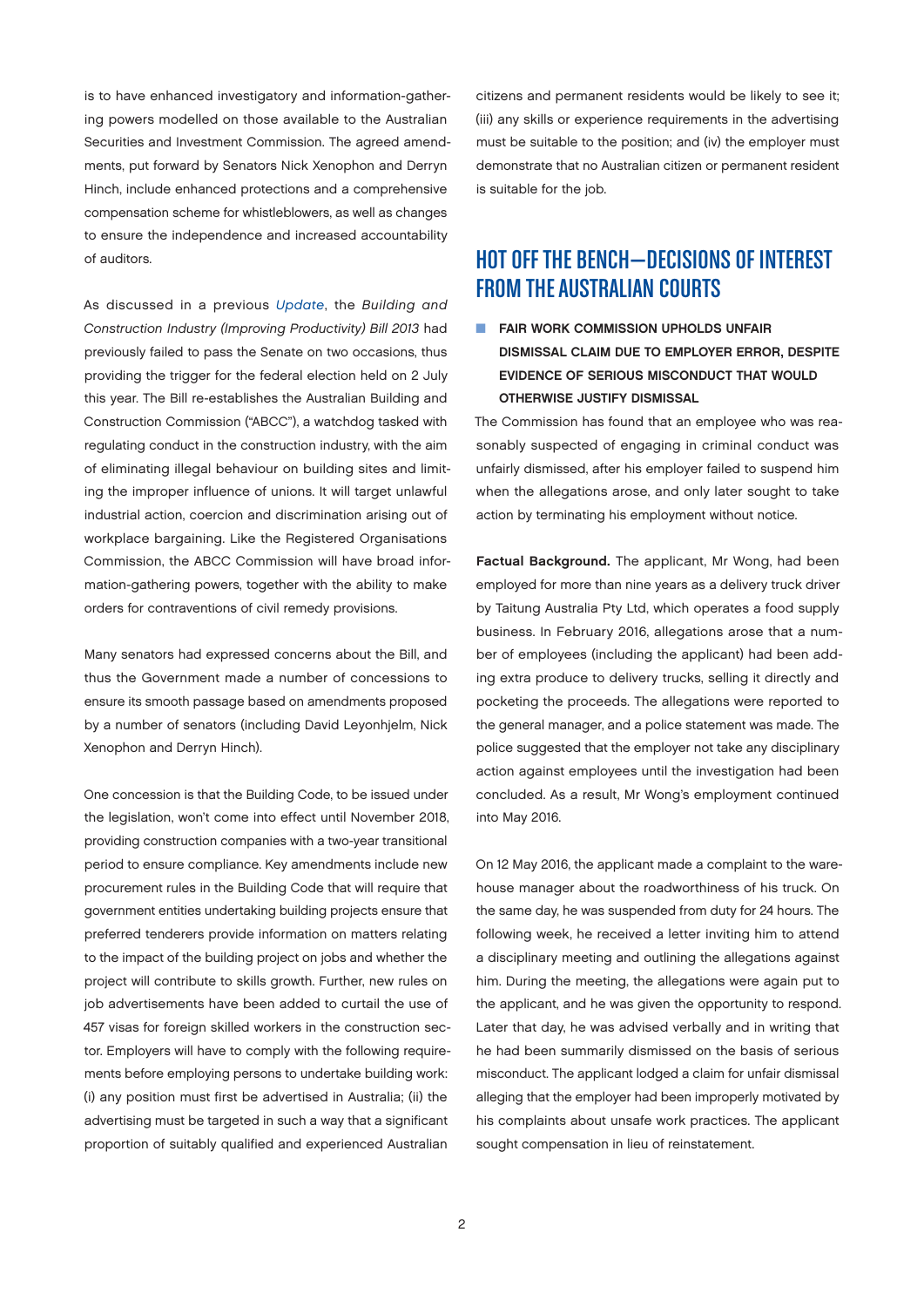<span id="page-2-0"></span>Legal Background. Under section 385 of the *Fair Work Act 2009* (Cth) ("FWA"), a person has been unfairly dismissed if the Commission is satisfied of all of the following: (i) the person has been *dismissed* (per section 386); (ii) the dismissal was *harsh, unjust or unreasonable*; (iii) the dismissal was *not consistent with the Small Business Fair Dismissal Code*; and (iv) the dismissal was *not a case of genuine redundancy* (per section 389). The criteria for considering harshness in section 387 include: (i) whether there was a valid reason for the dismissal related to capacity or conduct; (ii) whether the person was notified of that reason and given an opportunity to respond; (iii) any unreasonable refusal by the employer to allow a support person to be present at discussions; (iv) whether the person had been warned about unsatisfactory performance before the dismissal (if applicable); (v) the degree to which the size of the employer's enterprise and the absence of dedicated HR management would affect the dismissal procedures; and (vi) any other relevant matters.

Under section 392 of the FWA, the Commission may make an order for the payment of compensation in lieu of reinstatement. However, if the Commission is satisfied that the person's misconduct contributed to the decision to dismiss the person, then it must reduce the amount payable.

Decision. Commissioner Cambridge found that all of the procedural fairness requirements in section 387 had been satisfied by the employer. He also found that the evidence supported the employer's belief that the applicant had participated in the enterprise, based on the civil standard of proof (the balance of probabilities) and taking into account the nature and seriousness of the alleged conduct (as it involved allegations of criminality). He held that this represented a valid reason for the applicant's dismissal.

However, the Commission found that there was one further relevant matter under section 387(h). It held that there had been an "unfortunate and important error" in the dismissal procedure adopted by the employer. It found that the continuation of the applicant's employment, even after the employer had obtained a full understanding of the nature and seriousness of the misconduct in question, had "removed the capacity for the employer to subsequently summarily dismiss the employee" for the serious misconduct. The severity of the employer's conduct, in summarily dismissing the applicant, was inconsistent with its permitting him to continue working for several months after the allegations arose and

were later substantiated. The employer should have suspended the employee from duty, pending completion of the investigation. As it had not, any subsequent dismissal had to be implemented with notice. As the employer had failed to dismiss the applicant with notice (or payment in lieu of notice), the dismissal had been harsh, unjust or unreasonable under the FWA.

In considering the amount of compensation payable, the Commission noted that an amount equivalent to the notice period would usually be appropriate. However, having regard to the nature and seriousness of the applicant's misconduct, section 393(3) of the FWA should operate to reduce the compensation payable to zero.

Lessons for Employers. Employers should act quickly to investigate allegations of serious misconduct and should also, where appropriate, suspend the employee/s from duty pending the outcome of any investigation. Otherwise, if the employer later acts to dismiss the employee without notice, he or she may be found to have surrendered the right to summarily dismiss and could be liable for unfair dismissal. This may be the case, even where the findings of serious misconduct are later confirmed (and would have provided a valid reason for the dismissal). Alternatively, employers faced with such a scenario are advised to carefully follow the procedure for dismissal with notice (or payment in lieu of notice) so as to avoid any potential claims.

#### **N VICTORIAN SUPREME COURT MAKES COSTS ORDER** AGAINST EMPLOYER, HR MANAGER AND FORMER CEO IN RELATION TO ONGOING WORKPLACE DISCRIMINATION CASE

Factual Background. The employee, Ms Bashour, had been employed by ANZ as a compliance manager since 2009. In the first half of 2012, she allegedly began to suffer discrimination at the hands of senior management after she announced her first pregnancy. In October 2014, she tendered her letter of resignation, claiming she was forced to resign because of the ongoing conduct of her employer that included "a series of objectionable and humiliating events, broken agreements, directions and bullying and harassment". This conduct was the subject of a claim in the Victorian Civil and Administrative Tribunal ("VCAT") ("VCAT proceeding"). Prior to this, Ms Bashour had filed a claim in the Fair Work Division of the Federal Court ("Federal Court proceeding") that pertained to the discrimination she experienced during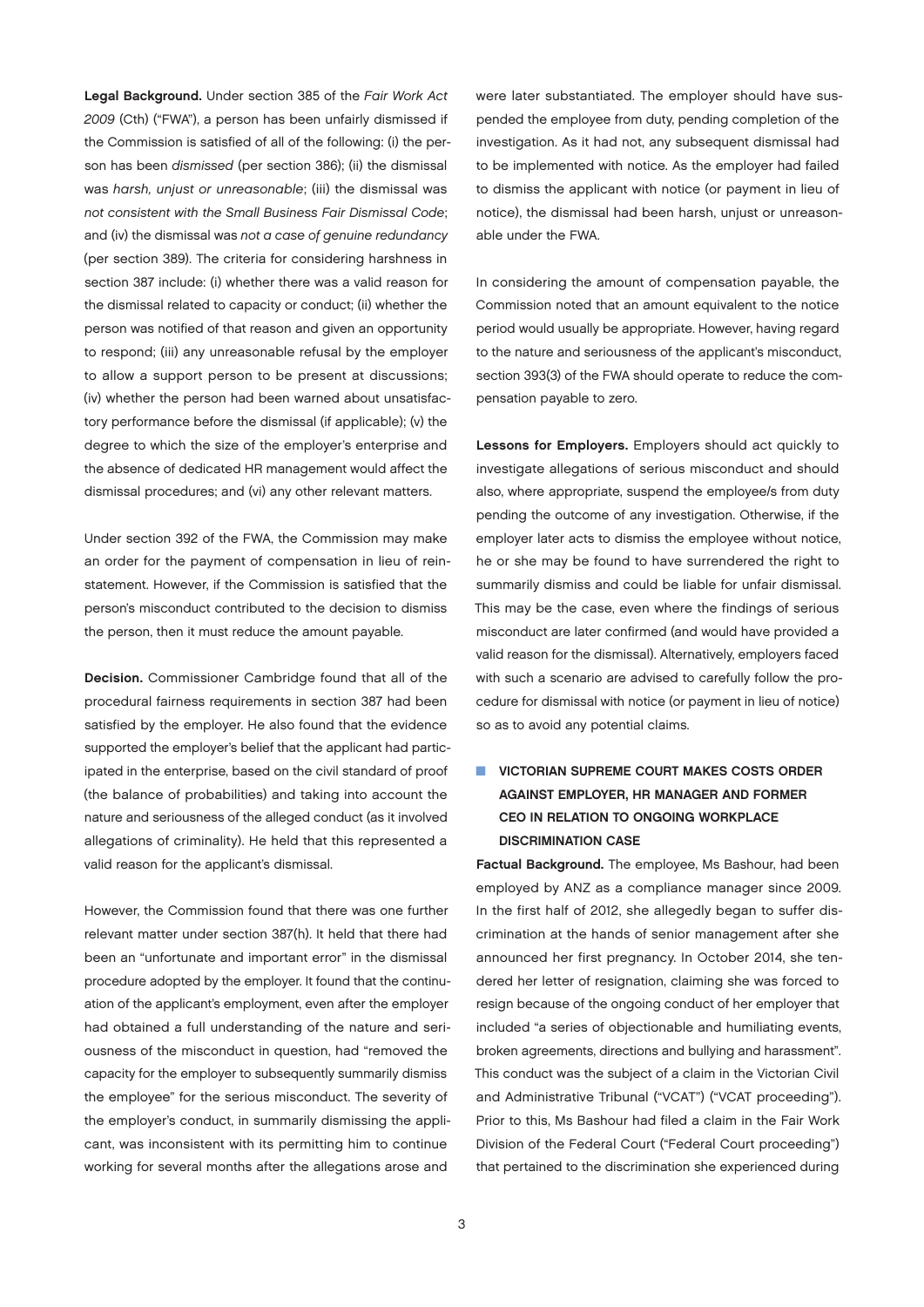<span id="page-3-0"></span>her first pregnancy and alleged mistreatment on her return from maternity leave in April 2013.

In the VCAT proceeding, Ms Bashour sought a declaration that ANZ and the other defendants (which include the former CEO and chief human relations manager) contravened the Victorian *Equal Opportunity Act 2010* on the basis of discrimination, victimisation and a failure to make reasonable adjustments for an employee with a disability. On 20 March 2015, ANZ and the other defendants made an application to strike out the VCAT proceeding (on the basis that there was a current and related proceeding on foot). VCAT made the order and ordered that the subject matter of the VCAT proceeding be referred to the Federal Court. Ms Bashour's lawyers then requested that VCAT revoke the order or reinstate the VCAT proceeding. This request was refused. Ms Bashour commenced proceedings in the Supreme Court of Victoria seeking orders quashing VCAT's strike-out order. She was also required to seek an extension of time because she had filed the application 94 days out of time. Ms Bashour claimed that VCAT lacked the power to refer the VCAT proceeding to the Federal Court and thus should not have struck out the VCAT proceeding. The Victorian Supreme Court was therefore only required to consider the correctness of the strike-out order, as well as the question of who should bear the costs of the application.

Legal Background. The usual rule is that a party who successfully applies for an extension of time will be required to pay the costs of the application (pursuant to rule 63.14 of the Victorian *Supreme Court (General Civil Procedure) Rules 2015*). This reflects the fact that the applicant has not complied with court procedure and is therefore seeking an indulgence from the court. However, the precise costs order made will depend on the facts of the case.

Decision. The Court found that VCAT had no power to refer to the proceedings to the Federal Court under the relevant legislation, and it quashed the strike-out order. In relation to who should bear the costs of the application, ANZ and the other defendants did not seek an order that the usual rule should apply and instead argued that there should be no order as to costs.

In making its decision, the Court considered the conduct of both Ms Bashour (taking into account her lengthy delay in

filing the application for an extension of time and the lack of a reasonable explanation for the delay) and the conduct of ANZ in making the original transfer application. The Court found that despite ANZ's and the other defendants' legitimate purpose in making the strike-out application, it was their submissions that had led VCAT into error and resulted in the erroneous strike-out order being made. Although they had not intentionally misled the Court in making the transfer application, the Court found that the defendants should nonetheless be held liable for the costs of the application, as the application became necessary only because of their incorrect submissions about VCAT's power to transfer proceedings to the Federal Court. Thus the Court ordered that ANZ and the other defendants pay the costs of the extension application and the present proceeding. The VCAT and Federal Court proceedings are ongoing.

Lessons for Employers. Employers facing multiple claims in different courts or tribunals that relate to similar subject matter should exercise caution in applying to have one proceeding transferred and heard together with another. Although from a practical perspective it may be desirable to have all claims heard in the same forum, it is important to consider whether the court or tribunal has the power to refer the proceedings. Otherwise, as this case demonstrates, there could be serious costs implications if a party brings an unmeritorious claim or misleads a court or tribunal in making a transfer application.

#### **N COMMISSION CONFIRMS THAT EMPLOYEE** MISCONDUCT DISCOVERED AFTER DISMISSAL MAY BE TAKEN INTO ACCOUNT IN DETERMINING AN UNFAIR DISMISSAL CLAIM

The Fair Work Commission has provided important clarification regarding the evidence that can be taken into account in determining an unfair dismissal claim. It held that it is entitled to take into account evidence of serious misconduct by an applicant that was discovered only after dismissal.

Factual Background. The applicant, Ms Finemore, was employed as an account executive by CMIB, a small business employer under the FWA. Ms Finemore commenced working for CMIB in 2010. On 28 April 2016, she provided a letter of resignation to the director and intended to work for the duration of the notice period. However, on 3 May 2016, she was given a letter notifying her that as a result of a disciplinary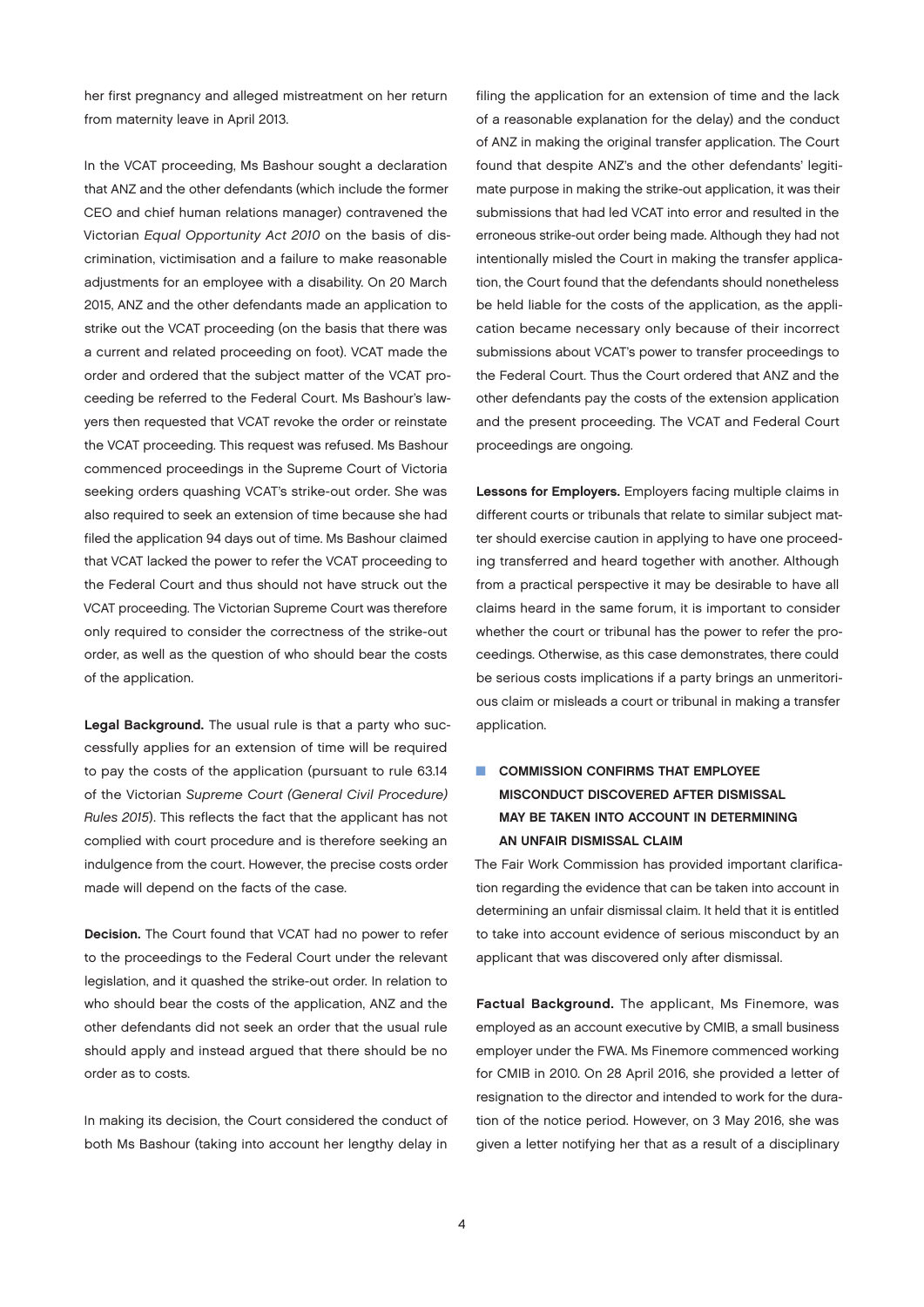hearing held that same day, she had been dismissed without notice for serious misconduct. Ms Finemore brought a claim for unfair dismissal under the FWA.

Legal Background. Under section 385 of the FWA, a person has been unfairly dismissed if the Commission is satisfied of all of the following: (i) the person has been *dismissed* (per the definition of "dismissed" in section 386); (ii) the dismissal was *harsh, unjust or unreasonable* (per the criteria in section 387); (iii) the dismissal was *not consistent with the Small Business Fair Dismissal Code*; and (iv) the dismissal was *not a case of genuine redundancy* (per the definition in section 389). The Small Business Fair Dismissal Code ("Code") applies to small business employers (those with fewer than 15 employees) per section 23 of the FWA. It requires that an employer who intends to dismiss an employee take steps to: (i) give the employee a valid reason why he or she is at risk of dismissal; (ii) warn the employee in writing (or verbally) of the risk of dismissal if there is no improvement; (iii) provide an opportunity to respond and a reasonable chance to rectify the problem; and (iv) before dismissing the employee, inform him or her of the reason for the dismissal. In addition, it requires that employers keep records of warnings issued to employees or of discussions on how their conduct or performance could be improved.

Decision. The applicant claimed that there had been no valid reason for her dismissal, that she was not given prior notice of the allegations before the 3 May meeting, that she had no opportunity to have a support person present at the meeting and that she had no opportunity to respond to the allegations made in the meeting. She also denied that she had acted in breach of her employment contract and that she had engaged in serious misconduct justifying summary dismissal. In response, the employer provided evidence that Ms Finemore had engaged in a number of instances of misconduct, including ignoring a direction to stop working from home and to stop accessing the work server from home. Further, and more significantly, the employer found evidence that Ms Finemore had emailed a spreadsheet containing client information to her personal email address just prior to tendering her resignation (a fact she initially denied but later admitted).

Ms Finemore alleged this act was done to enable her to update the client records remotely before her departure, as she had been prevented from accessing the work server

from home. She also claimed the document was not a "client list" but a document used to track her work. Although the applicant acknowledged that the document contained highly confidential information that would have been useful to a competitor, she denied that she had breached the confidentiality obligations in her employment contract. The employer claimed that even if Ms Finemore had not yet breached her confidentiality obligations, she would have done so but for the fact she was discovered (citing *Trompp v Endeavour Coal Pty Ltd* [2013] FWC 9887).

In making its findings, the Commission was satisfied, on the balance of probabilities, that Ms Finemore had emailed the material to her personal email address and downloaded it to her personal computer with the intention of making use of it once she had left the business. This conduct was done in breach of the confidentiality obligations in Ms Finemore's employment contract and amounted to serious misconduct, thus providing a valid reason for her dismissal. However, there was further evidence of misconduct that arose after Ms Finemore had been dismissed. In June 2016, a USB was discovered containing a significant amount of information belonging to the employer which had been accessed at the same time as the spreadsheet. The employer argued that this misconduct merely strengthened its claim that Ms Finemore had engaged in serious misconduct and had been dismissed for a valid reason. It also showed she had an improper motive in accessing the material (and refuted her previous explanation).

The Commission considered whether it was permissible for it to take into account information that was acquired after the time of dismissal, even if the employer had not been aware of those facts at the time, and did not rely on them in dismissing the employee. Based on previous authorities, it found it was. It observed that the reasons for termination relied upon during the hearing are not confined to the reasons given by the employer at the time of termination, and can extend to other reasons if they can be established by evidence at the hearing. As a result, based on the evidence before it (including the subsequent evidence), the Commission was satisfied that the dismissal was done for a valid reason and was consistent with the Code. It therefore dismissed the application.

Lessons for Employers. In circumstances where an employee is dismissed for serious misconduct, employers should be aware that in defending any subsequent unfair dismissal